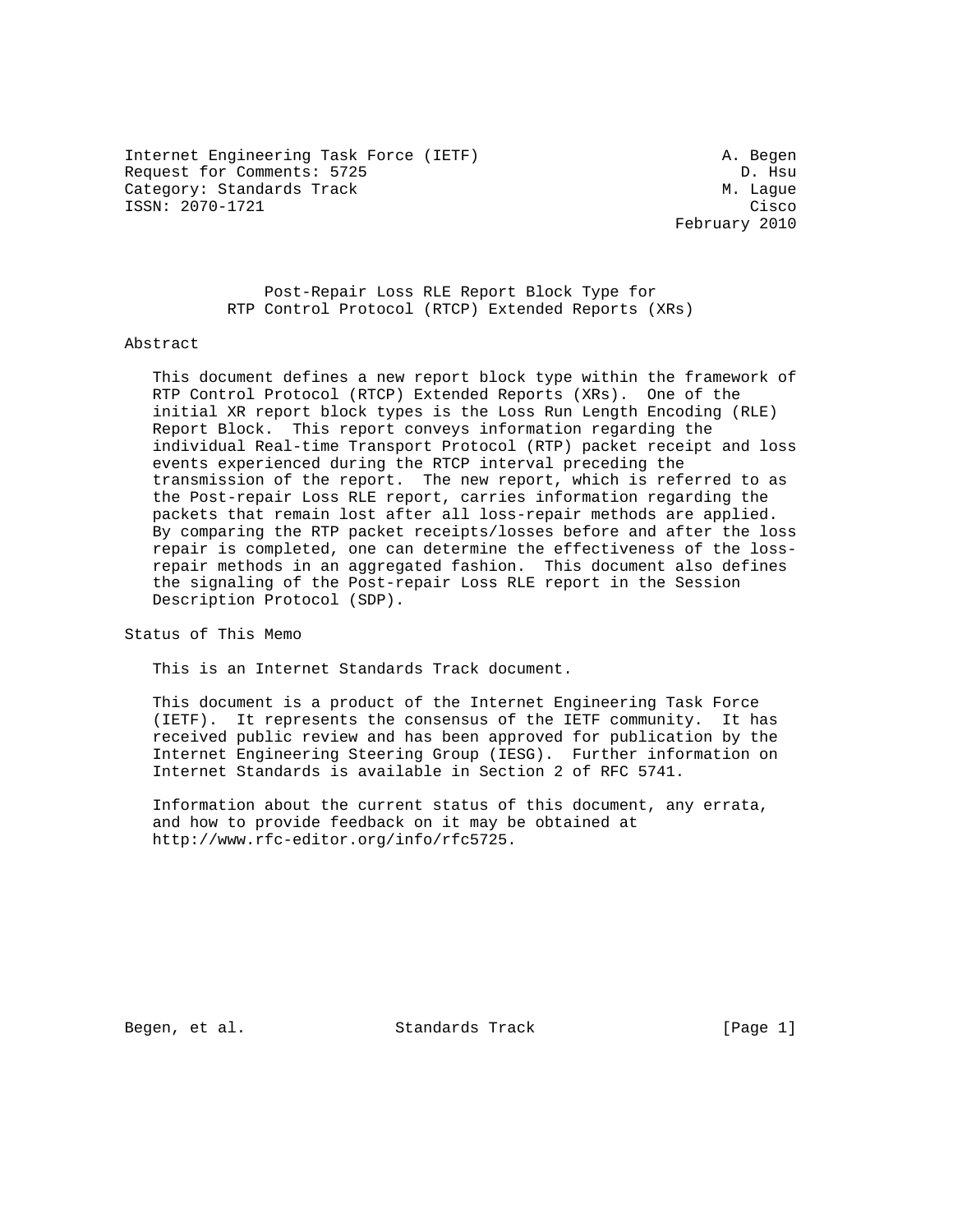#### Copyright Notice

 Copyright (c) 2010 IETF Trust and the persons identified as the document authors. All rights reserved.

 This document is subject to BCP 78 and the IETF Trust's Legal Provisions Relating to IETF Documents

 (http://trustee.ietf.org/license-info) in effect on the date of publication of this document. Please review these documents carefully, as they describe your rights and restrictions with respect to this document. Code Components extracted from this document must include Simplified BSD License text as described in Section 4.e of the Trust Legal Provisions and are provided without warranty as described in the Simplified BSD License.

 This document may contain material from IETF Documents or IETF Contributions published or made publicly available before November 10, 2008. The person(s) controlling the copyright in some of this material may not have granted the IETF Trust the right to allow modifications of such material outside the IETF Standards Process. Without obtaining an adequate license from the person(s) controlling the copyright in such materials, this document may not be modified outside the IETF Standards Process, and derivative works of it may not be created outside the IETF Standards Process, except to format it for publication as an RFC or to translate it into languages other than English.

## Table of Contents

| 3. Post-Repair Loss RLE Report Block 4      |
|---------------------------------------------|
| 4. Session Description Protocol Signaling 6 |
|                                             |
|                                             |
|                                             |
|                                             |
| 8.1. Normative References 8                 |
| 8.2. Informative References 8               |

Begen, et al. Standards Track [Page 2]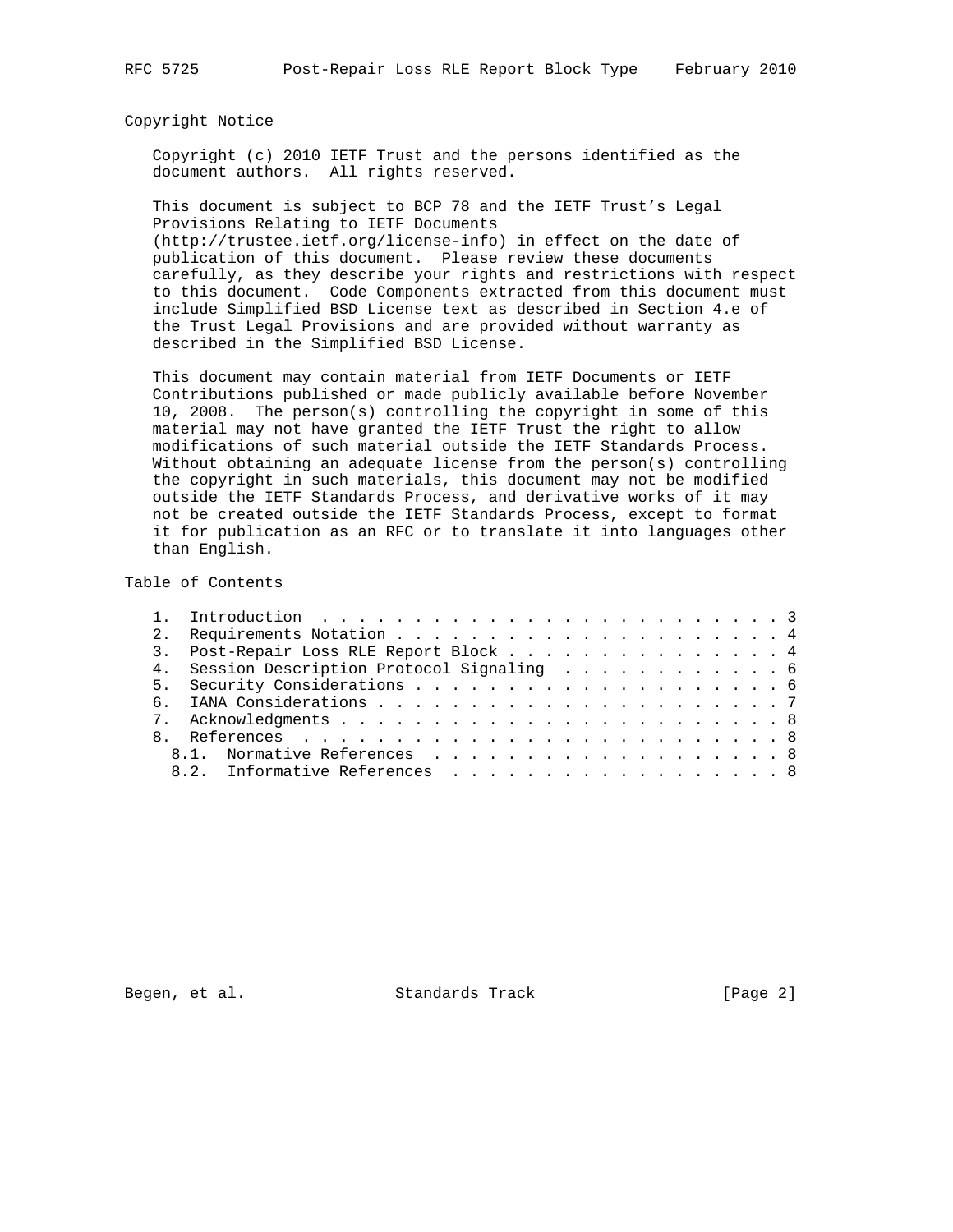# 1. Introduction

 The RTP Control Protocol (RTCP) is the out-of-band control protocol for applications that are using the Real-time Transport Protocol (RTP) for media delivery and communications [RFC3550]. RTCP allows RTP entities to monitor data delivery and provides them minimal control functionality via sender and receiver reports as well as other control packets. [RFC3611] expands the RTCP functionality further by introducing the RTCP Extended Reports (XRs).

 One of the initial XR report block types defined in [RFC3611] is the Loss Run Length Encoding (RLE) Report Block. This report conveys information regarding the individual RTP packet receipt and loss events experienced during the RTCP interval preceding the transmission of the report. However, the Loss RLE in an RTCP XR report is usually collected only on the primary source stream before any loss-repair method is applied. Once one or more loss-repair methods, e.g., Forward Error Correction (FEC) [RFC5109] and/or retransmission [RFC4588], are applied, some or all of the lost packets on the primary source stream may be recovered. However, the pre-repair Loss RLE cannot indicate which source packets were recovered and which are still missing. Thus, the pre-repair Loss RLE cannot specify how well the loss repair performed.

 This issue can be addressed by generating an additional report block (within the same or a different RTCP XR report), which reflects the packet receipt/loss events after all loss-repair methods are applied. This report block, which we refer to as the post-repair Loss RLE, indicates the remaining missing, i.e., unrepairable, source packets. When the pre-repair and post-repair Loss RLEs are compared, the RTP sender or another third-party entity can evaluate the effectiveness of the loss-repair methods in an aggregated fashion. To avoid any ambiguity in the evaluation, it is RECOMMENDED that the post-repair Loss RLE be generated for the source packets that have no further chance of being repaired. If the loss-repair method(s) may still recover one or more missing source packets, the post-repair Loss RLE SHOULD NOT be sent until the loss-recovery process has been completed. However, a potential ambiguity may result from sequence number wrapping in the primary source stream. Thus, the Post-repair Loss RLE reports may not be delayed arbitrarily. In case of an ambiguity in the incoming reports, it is the sender's or the monitoring entity's responsibility to understand which packets the Post-repair Loss RLE report is related to.

 Similar to the pre-repair Loss RLE, the post-repair Loss RLE conveys the receipt/loss events at the packet level and considers partially repaired packets as unrepaired. Thus, the methods that can partially recover the missing data SHOULD NOT be evaluated based on the

Begen, et al. Standards Track [Page 3]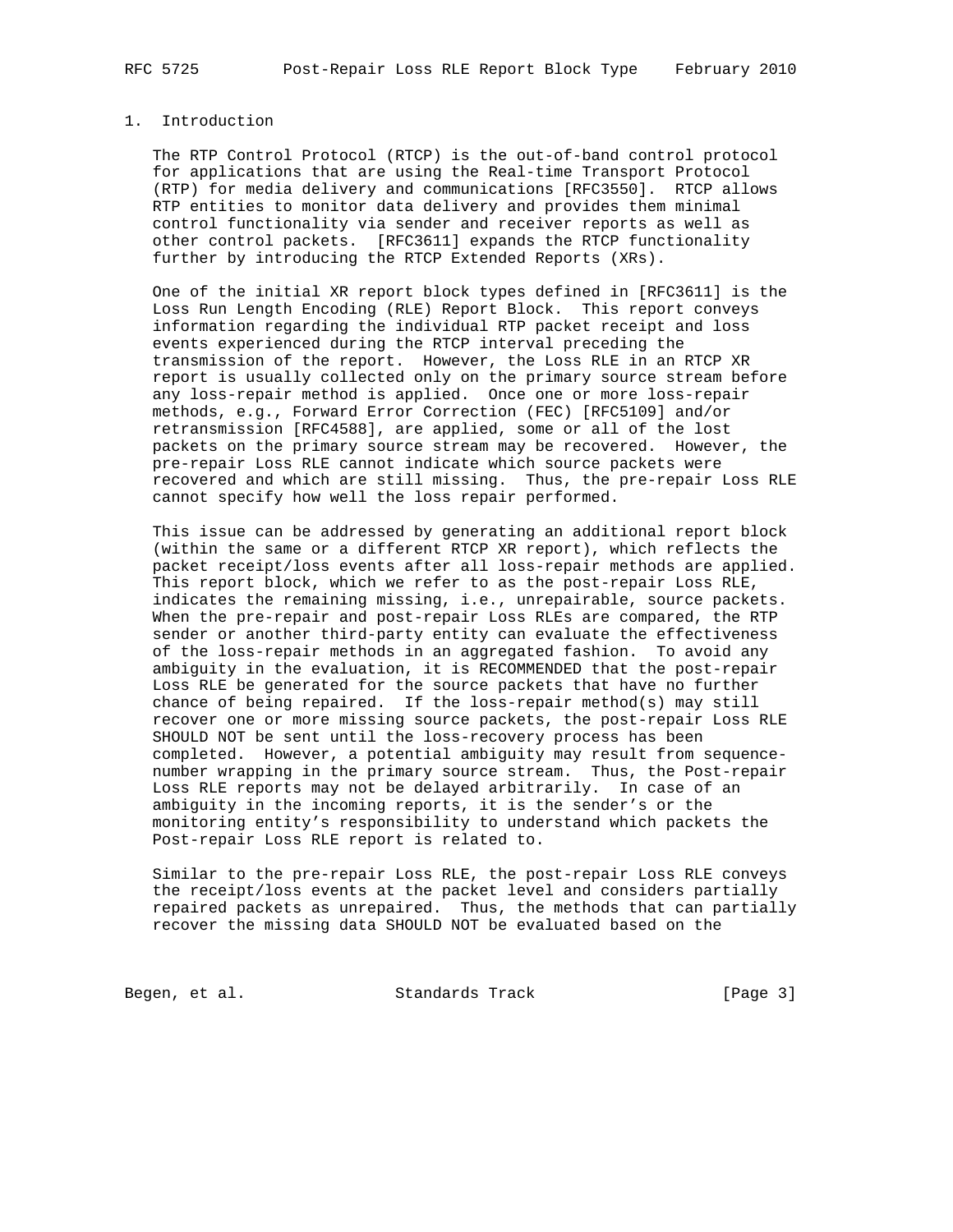information provided by the Post-repair Loss RLE reports since such information may underestimate the effectiveness of such methods.

 Note that the idea of using pre-repair and post-repair Loss RLEs can be further extended when multiple sequential loss-repair methods are applied to the primary source stream. Reporting the Loss RLEs before and after each loss-repair method can provide specific information about the individual performances of these methods. However, it can be a difficult task to quantify the specific contribution made by each loss-repair method in hybrid systems, where different methods collectively work together to repair the lost source packets. Thus, in this specification we only consider reporting the Loss RLE after all loss-repair methods have been applied.

 This document registers a new report block type to cover the post repair Loss RLE within the framework of RTCP XR. Applications that are employing one or more loss-repair methods MAY use Post-repair Loss RLE reports for every packet they receive or for a set of specific packets they have received. In other words, the coverage of the post-repair Loss RLEs may or may not be contiguous.

2. Requirements Notation

 The key words "MUST", "MUST NOT", "REQUIRED", "SHALL", "SHALL NOT", "SHOULD", "SHOULD NOT", "RECOMMENDED", "MAY", and "OPTIONAL" in this document are to be interpreted as described in [RFC2119].

3. Post-Repair Loss RLE Report Block

 The Post-repair Loss RLE Report Block is similar to the existing Loss RLE Report Block defined in [RFC3611]. The report format is shown in Figure 1. Using the same structure for reporting both pre-repair and post-repair Loss RLEs allows the implementations to compare the Loss RLEs very efficiently.

Begen, et al. Standards Track [Page 4]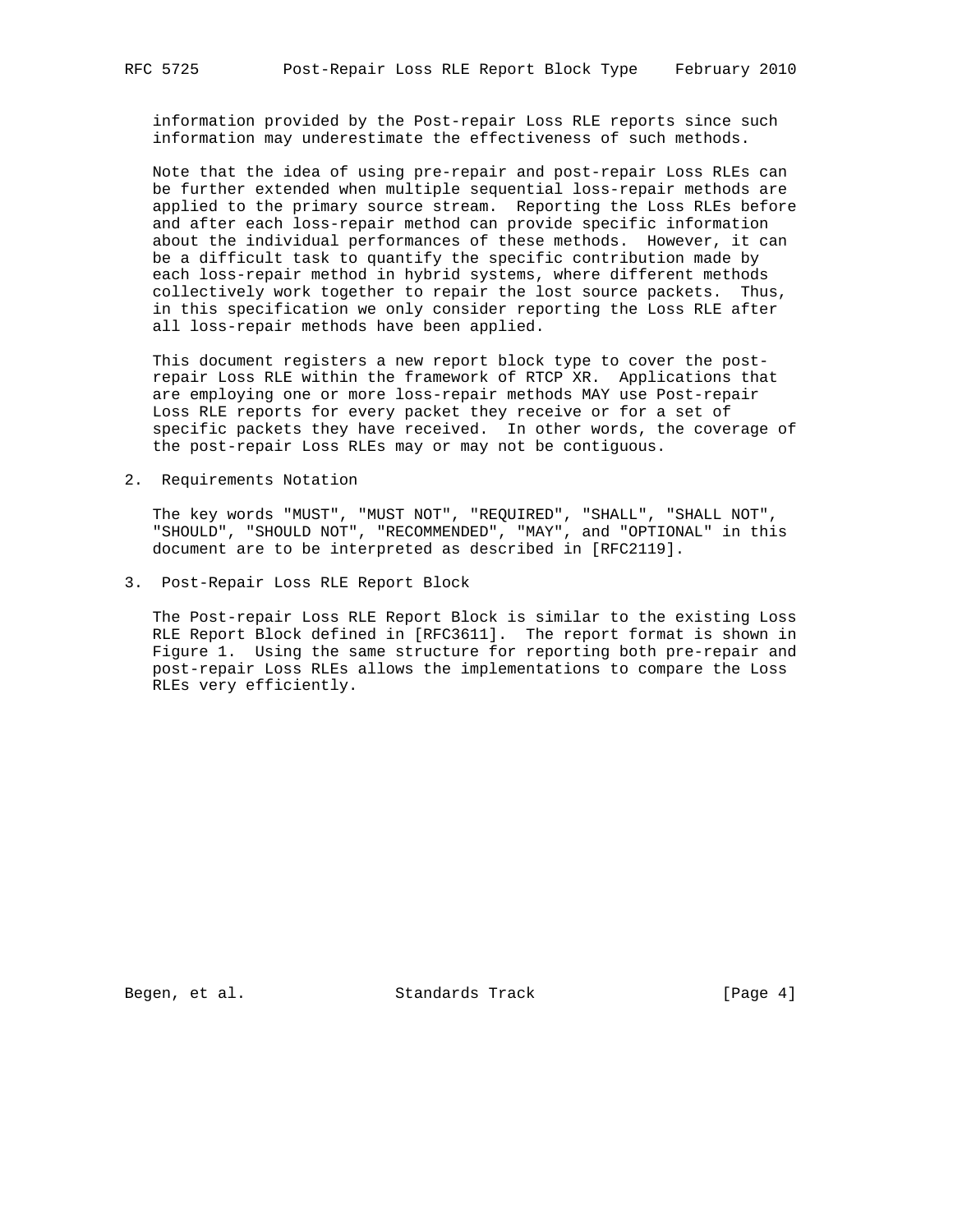$0$  and  $1$  and  $2$  3 0 1 2 3 4 5 6 7 8 9 0 1 2 3 4 5 6 7 8 9 0 1 2 3 4 5 6 7 8 9 0 1 +-+-+-+-+-+-+-+-+-+-+-+-+-+-+-+-+-+-+-+-+-+-+-+-+-+-+-+-+-+-+-+-+ | BT=10 | rsvd. | T | block length | +-+-+-+-+-+-+-+-+-+-+-+-+-+-+-+-+-+-+-+-+-+-+-+-+-+-+-+-+-+-+-+-+ SSRC of source +-+-+-+-+-+-+-+-+-+-+-+-+-+-+-+-+-+-+-+-+-+-+-+-+-+-+-+-+-+-+-+-+ | begin\_seq | end\_seq +-+-+-+-+-+-+-+-+-+-+-+-+-+-+-+-+-+-+-+-+-+-+-+-+-+-+-+-+-+-+-+-+ | chunk 1 | chunk 2 | +-+-+-+-+-+-+-+-+-+-+-+-+-+-+-+-+-+-+-+-+-+-+-+-+-+-+-+-+-+-+-+-+ : ... : +-+-+-+-+-+-+-+-+-+-+-+-+-+-+-+-+-+-+-+-+-+-+-+-+-+-+-+-+-+-+-+-+ | chunk n-1 | chunk n | +-+-+-+-+-+-+-+-+-+-+-+-+-+-+-+-+-+-+-+-+-+-+-+-+-+-+-+-+-+-+-+-+

Figure 1: Format for the Post-repair Loss RLE Report Block

- o block type (BT): 8 bits A Post-repair Loss RLE Report Block is identified by the constant 10.
- o rsvd.: 4 bits This field is reserved for future definition. In the absence of such definition, the bits in this field MUST be set to zero and MUST be ignored by the receiver.
- o thinning (T): 4 bits The amount of thinning performed on the sequence-number space. Only those packets with sequence numbers 0 mod 2^T are reported by this block. A value of 0 indicates that there is no thinning and all packets are reported. The maximum thinning is one packet in every 32,768 (amounting to two packets within each 16-bit sequence space).

 If thinning is desired, it is RECOMMENDED to use the same thinning value in the Pre-repair and Post-repair Loss RLE reports. This will allow easier report processing and correlation. However, based on the specific needs of the application or the monitoring entity, different values of thinning MAY be used for Pre-repair and Post-repair Loss RLE reports.

 o block length: 16 bits The length of this report block, including the header, in 32-bit words minus one.

Begen, et al. Standards Track (Page 5)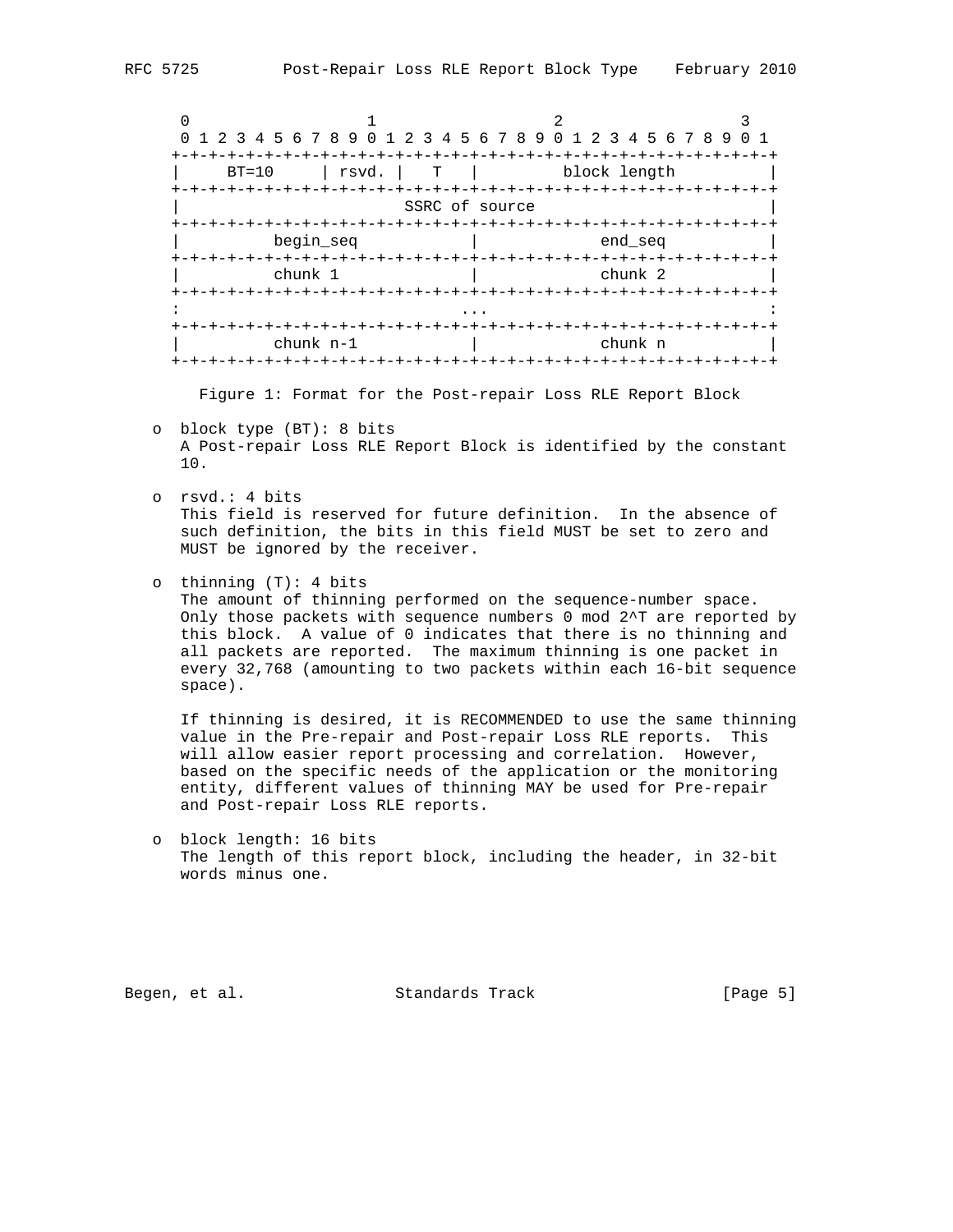- o SSRC of source: 32 bits The SSRC of the RTP data packet source being reported upon by this report block.
- o begin\_seq: 16 bits The first sequence number that this block reports on.
- o end\_seq: 16 bits The last sequence number that this block reports on plus one.
- o chunk i: 16 bits There are three chunk types: run length, bit vector, and terminating null. These are defined in Section 4 of [RFC3611]. If the chunk is all zeroes, then it is a terminating null chunk. Otherwise, the left-most bit of the chunk determines its type: 0 for run length and 1 for bit vector.

 Note that the sequence numbers that are included in the report refer to the primary source stream.

 When using Post-repair Loss RLE reports, the amount of bandwidth consumed by the detailed reports should be considered carefully. The bandwidth usage rules, as they are described in [RFC3611], apply to Post-repair Loss RLE reports as well.

4. Session Description Protocol Signaling

 A new parameter is defined for the Post-repair Loss RLE Report Block to be used with Session Description Protocol (SDP) [RFC4566] using the Augmented Backus-Naur Form (ABNF) [RFC5234]. It has the following syntax within the "rtcp-xr" attribute [RFC3611]:

pkt-loss-rle-post = "post-repair-loss-rle" ["=" max-size]

 $max-size = 1*DiffIT$  ; maximum block size in octets

 Refer to Section 5.1 of [RFC3611] for a detailed description and the full syntax of the "rtcp-xr" attribute. The "pkt-loss-rle-post" parameter is compatible with the definition of "format-ext" in the "rtcp-xr" attribute.

5. Security Considerations

 The security considerations of [RFC3611] apply in this document as well. Additional security considerations are briefly mentioned below.

Begen, et al. Standards Track [Page 6]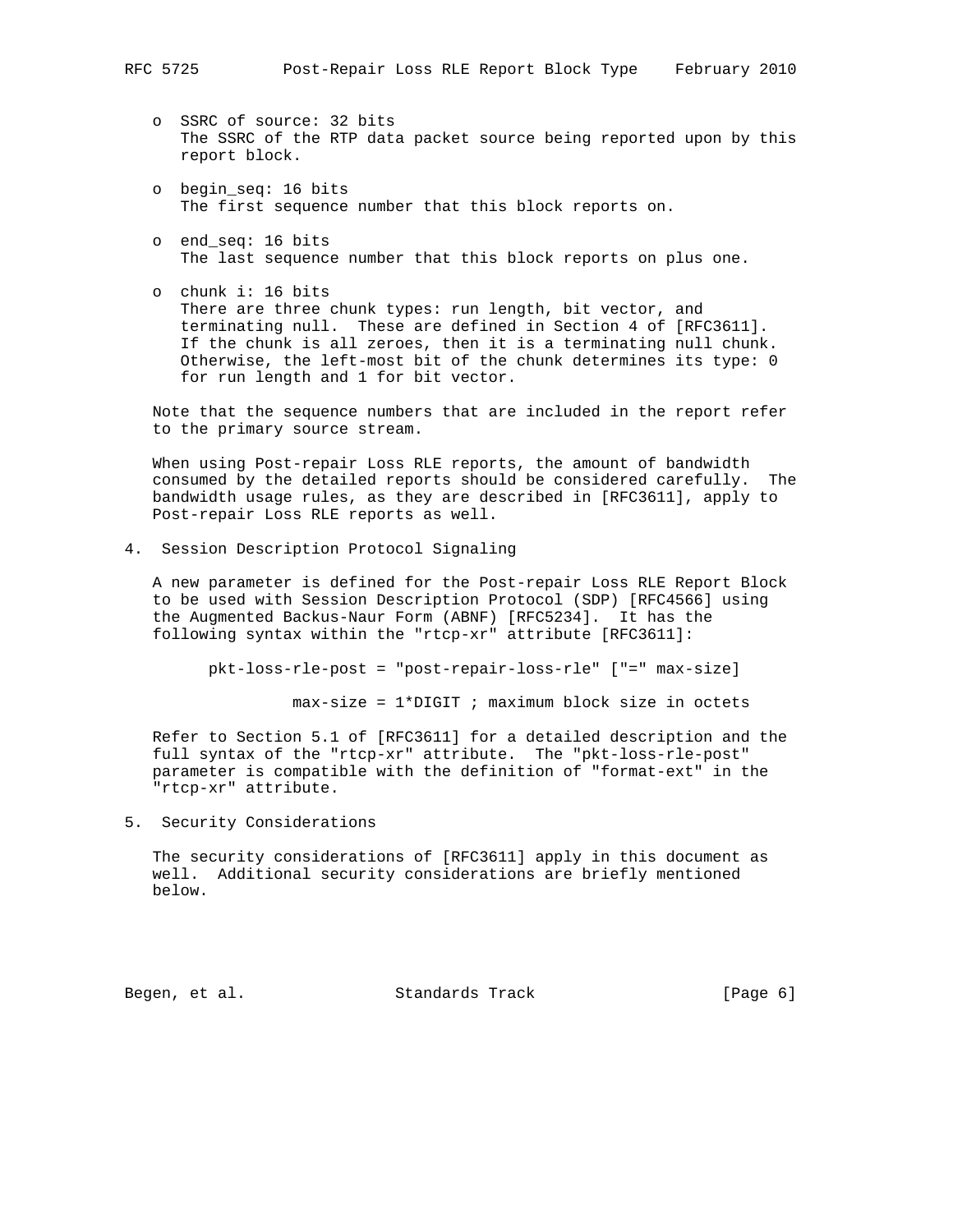An attacker who monitors the regular Pre-repair Loss RLE reports sent by a group of receivers in the same multicast distribution network may infer the network characteristics (Multicast Inference of Network Characteristics). However, monitoring the Post-repair Loss RLE reports will not reveal any further information about the network. Without the regular Pre-repair Loss RLE reports, the Post-repair ones will not be any use to attackers. Even when used with the regular Pre-repair Loss RLE reports, the Post-repair Loss RLE reports only reveal the effectiveness of the repair process. However, this does not enable any new attacks, nor does it provide information to an attacker that could not be similarly obtained by watching the RTP packets fly by himself, performing the repair algorithms and computing the desired output.

 An attacker may interfere with the repair process for an RTP stream. In that case, if the attacker is able to see the post-repair Loss RLEs, the attacker may infer whether or not the attack is effective. If not, the attacker may continue attacking or alter the attack. In practice, however, this does not pose a security risk.

 An attacker may put incorrect information in the regular Pre-repair and Post-repair Loss RLE reports such that it impacts the proactive decisions made by the sender in the repair process or the reactive decisions when responding to the feedback messages coming from the receiver. A sender application should be aware of such risks and should take the necessary precautions to minimize the chances for (or, better, eliminate) such attacks.

 Similar to other RTCP XR reports, the Post-repair Loss RLE reports MAY be protected by using the Secure RTP (SRTP) and Secure RTP Control Protocol (SRTCP) [RFC3711].

## 6. IANA Considerations

 New block types for RTCP XR are subject to IANA registration. For general guidelines on IANA considerations for RTCP XR, refer to [RFC3611].

 This document assigns the block type value 10 in the RTCP XR Block Type Registry to "Post-repair Loss RLE Report Block". This document also registers the SDP [RFC4566] parameter "post-repair-loss-rle" for the "rtcp-xr" attribute in the RTCP XR SDP Parameters Registry.

Begen, et al. Standards Track [Page 7]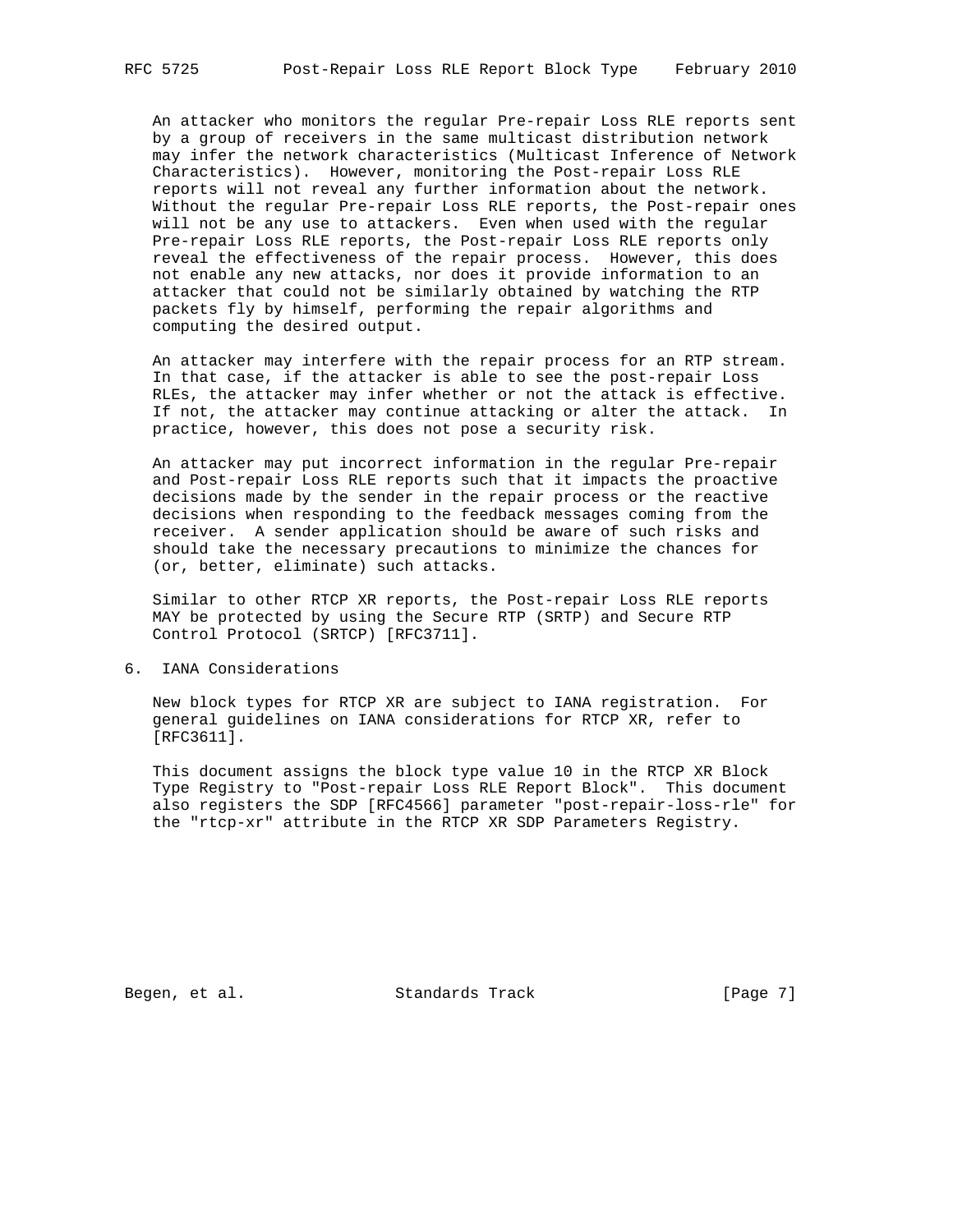The contact information for the registrations is:

 Ali Begen abegen@cisco.com

 170 West Tasman Drive San Jose, CA 95134 USA

7. Acknowledgments

 The authors would like to thank the members of the VQE Team at Cisco and Colin Perkins for their inputs and suggestions.

- 8. References
- 8.1. Normative References
	- [RFC2119] Bradner, S., "Key words for use in RFCs to Indicate Requirement Levels", BCP 14, RFC 2119, March 1997.
	- [RFC3550] Schulzrinne, H., Casner, S., Frederick, R., and V. Jacobson, "RTP: A Transport Protocol for Real-Time Applications", STD 64, RFC 3550, July 2003.
	- [RFC3611] Friedman, T., Caceres, R., and A. Clark, "RTP Control Protocol Extended Reports (RTCP XR)", RFC 3611, November 2003.
	- [RFC4566] Handley, M., Jacobson, V., and C. Perkins, "SDP: Session Description Protocol", RFC 4566, July 2006.
	- [RFC5234] Crocker, D. and P. Overell, "Augmented BNF for Syntax Specifications: ABNF", STD 68, RFC 5234, January 2008.
- 8.2. Informative References
	- [RFC3711] Baugher, M., McGrew, D., Naslund, M., Carrara, E., and K. Norrman, "The Secure Real-time Transport Protocol (SRTP)", RFC 3711, March 2004.
	- [RFC4588] Rey, J., Leon, D., Miyazaki, A., Varsa, V., and R. Hakenberg, "RTP Retransmission Payload Format", RFC 4588, July 2006.
	- [RFC5109] Li, A., "RTP Payload Format for Generic Forward Error Correction", RFC 5109, December 2007.

Begen, et al. Standards Track [Page 8]